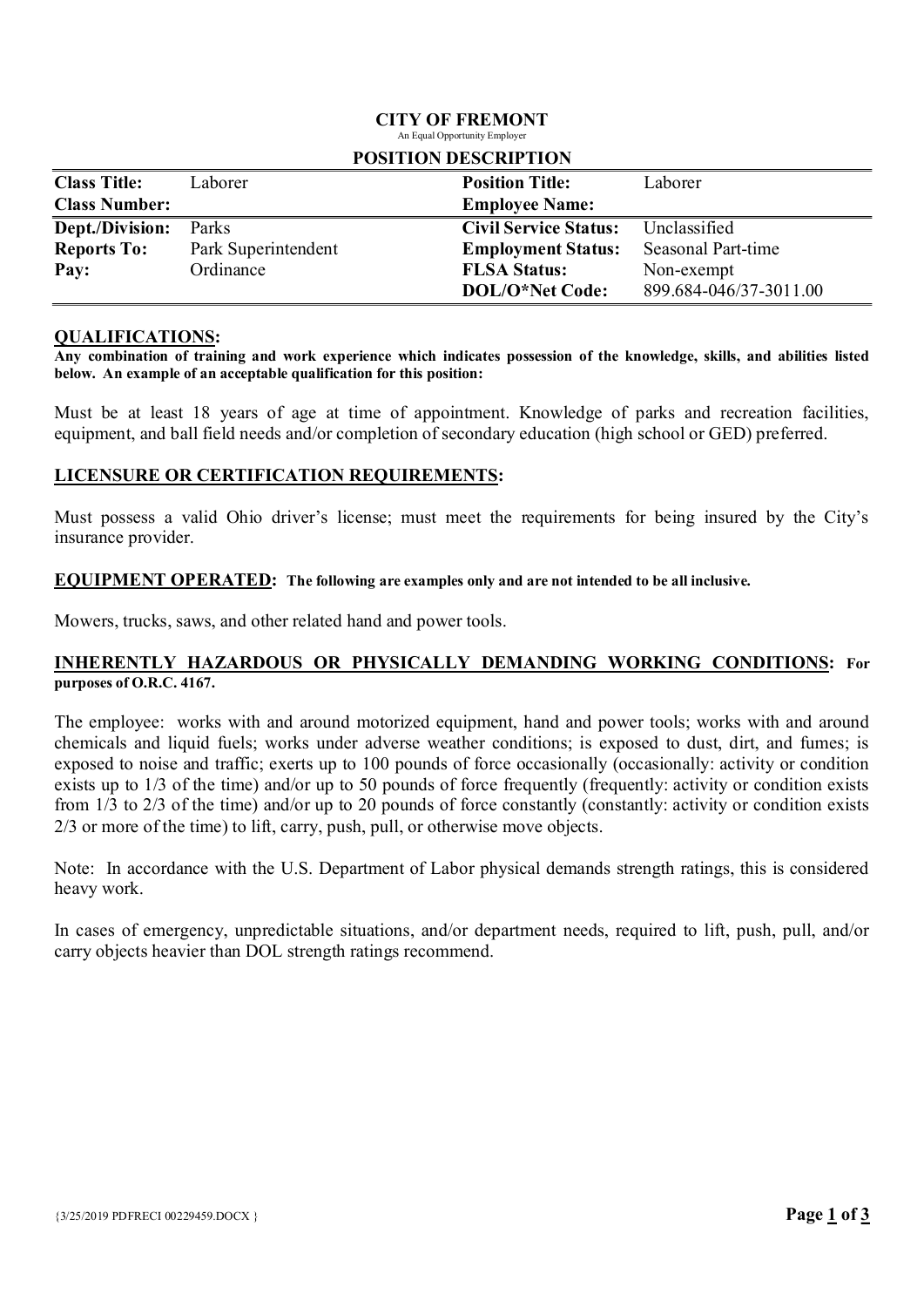#### CITY OF FREMONT An Equal Opportunity Employer

#### POSITION DESCRIPTION

| <b>Class Title:</b>  | Laborer | <b>Position Title:</b> | Laborer |  |
|----------------------|---------|------------------------|---------|--|
| <b>Class Number:</b> |         | <b>Employee Name:</b>  |         |  |
|                      |         |                        |         |  |

## JOB DESCRIPTION AND WORKER CHARACTERISTICS:

JOB DUTIES in order of importance

#### ESSENTIAL FUNCTIONS OF THE POSITION: For purposes of 42 USC 12101.

Under direction of Parks Superintendent, performs a variety of unskilled and semi-skilled laborer tasks in order to assist with the maintenance of parks and other city facilities or property (e.g., sprays weeds and grasses; mows grass using power mowers; cuts weeds; landscapes; maintains ball fields; gathers and removes litter; cleans and maintains buildings including shelter houses and restrooms; disposes of trash or waste materials; uses hand tools, such as shovels, rakes, pruning saws, saws, hedge or brush trimmers, etc.; cleans ditches; removes snow; trims and cuts trees; pours and finishes concrete; etc.); drives motor vehicle following City policy and procedure and all applicable motor vehicle laws.

Inspects equipment prior to operation in order to ensure such equipment is safe to operate.

Maintains and repairs city tools and equipment to ensure good working order of tools and equipment.

Maintains proper communication with supervisor (e.g., reports any accidents or incidents to Parks Superintendent, reports any equipment in need of attention to Parks Superintendent, etc.); reviews schedule of all rentals throughout the week and weekends for consideration in determining work task priorities.

Maintains required licensure and certification.

Demonstrates regular and predictable attendance.

Meets all job safety requirements and all applicable OSHA safety standards that pertain to essential functions.

### OTHER DUTIES AND RESPONSIBILITIES:

1. Performs other duties as required.

#### MINIMUM ACCEPTABLE CHARACTERISTICS: (\*indicates developed after employment).

Knowledge of: department policies and procedures; safety practices and procedures; base placement and ball field care.

Skill in: light equipment operation; use of bench and/or hand tools.

Ability to: carry out instructions in written, oral, or picture form; travel to and gain access to work site; recognize safety warnings; perform heavy manual labor for extended periods of time in often adverse conditions; demonstrate manual dexterity; work nights, weekends and some holidays; use your abdominal and lower back muscles to support part of the body repeatedly or continuously over time without 'giving out' or fatiguing; keep your hand and arm steady while moving your arm or while holding your arm and hand in one